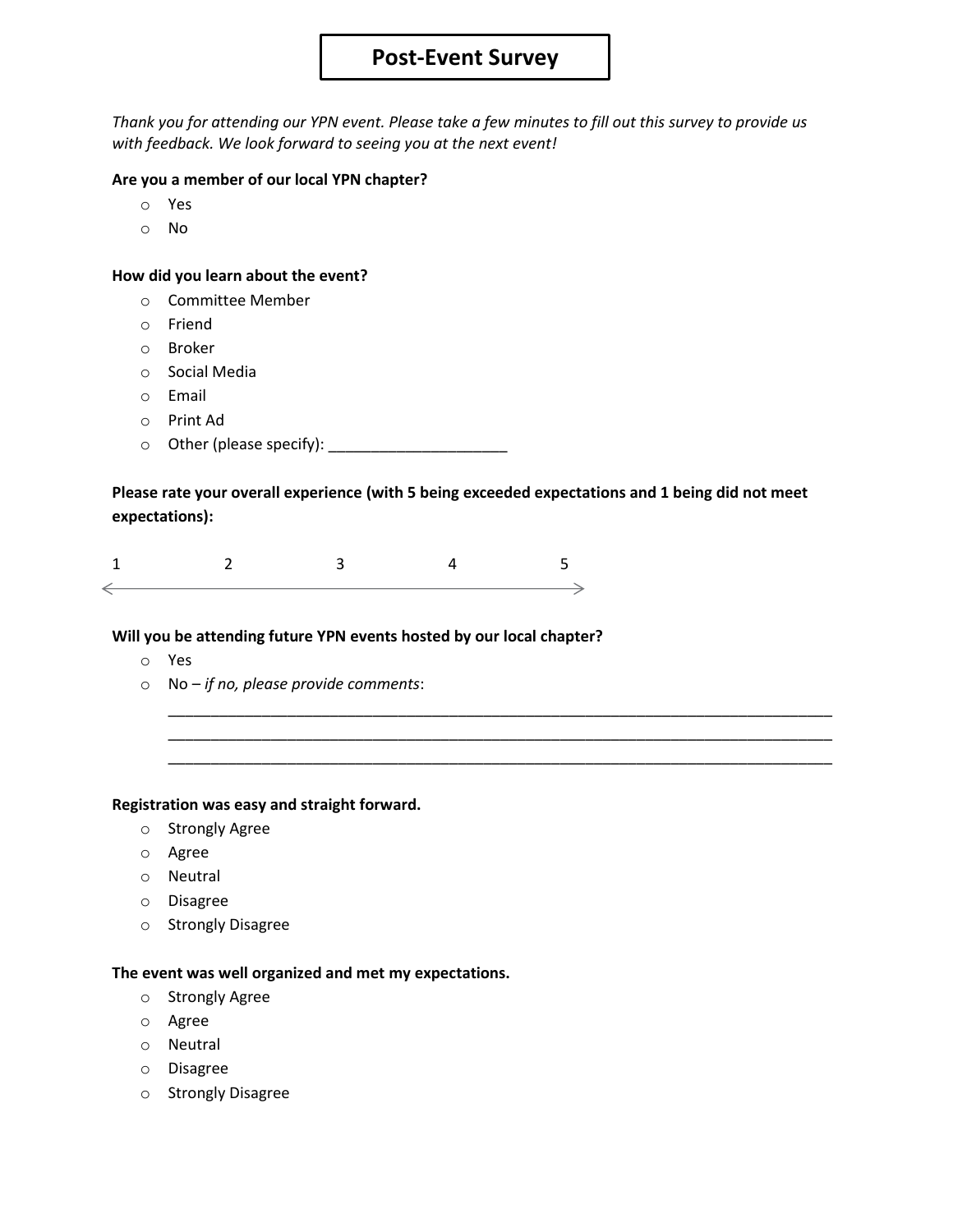# **Post-Event Survey**

#### **The content was relevant and current to the YPN demographic.**

- o Strongly Agree
- o Agree
- o Neutral
- o Disagree
- o Strongly Disagree

## **The event purposes and objectives were clearly stated and achieved.**

- o Strongly Agree
- o Agree
- o Neutral
- o Disagree
- o Strongly Disagree

## **The event offered meaningful networking opportunities.**

- o Strongly Agree
- o Agree
- o Neutral
- o Disagree
- o Strongly Disagree

## **The attendees were actively engaged.**

- o Strongly Agree
- o Agree
- o Neutral
- o Disagree
- o Strongly Disagree

## **The location was convenient and met our needs.**

- o Strongly Agree
- o Agree
- o Neutral
- o Disagree
- o Strongly Disagree

## **The benefits outweighed the costs of attending.**

- o Strongly Agree
- o Agree
- o Neutral
- o Disagree
- o Strongly Disagree